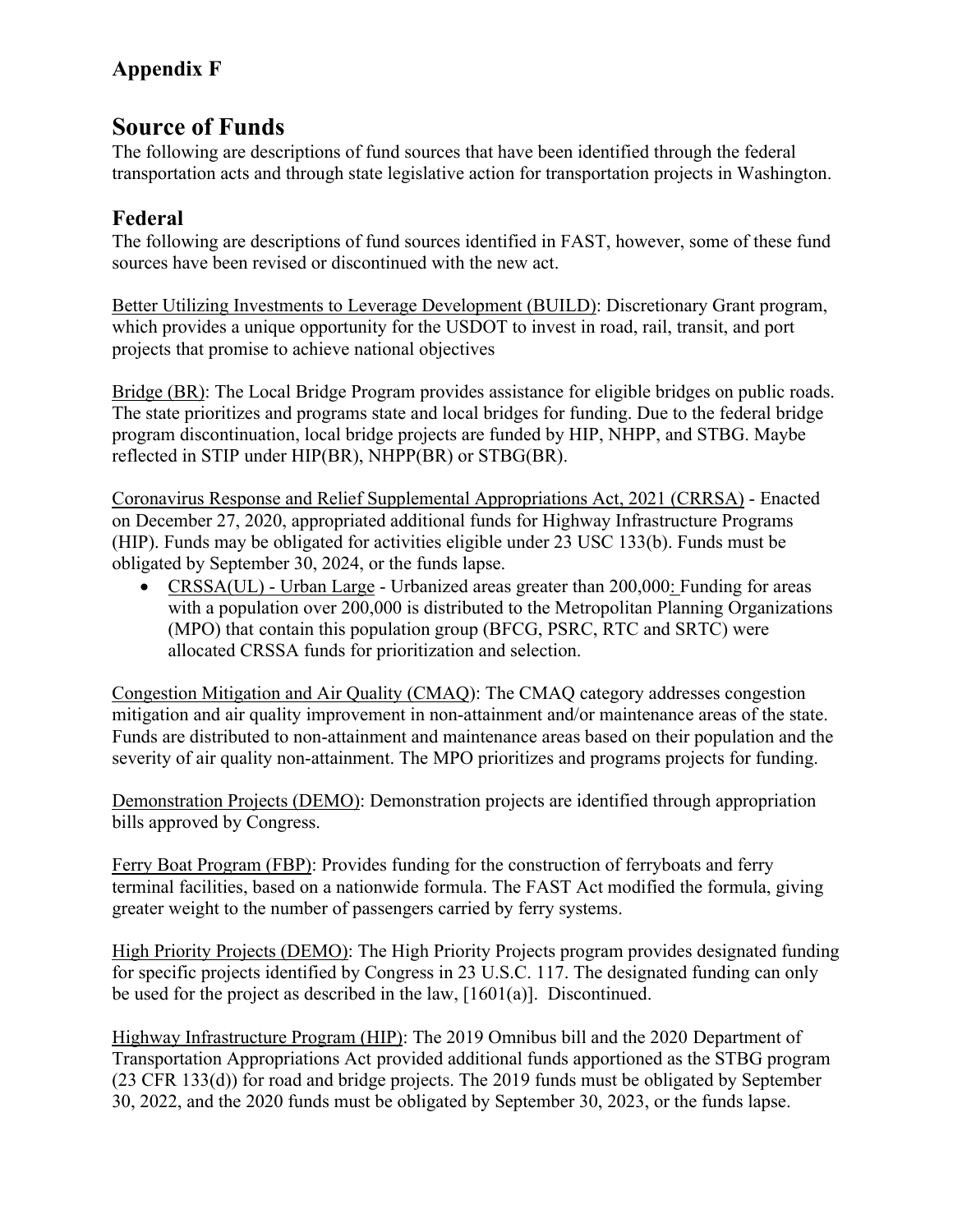- Eligible activities only construction of highways, bridges, and tunnels per 23 USC 133 (b)(1)(A). Construction includes design and right of way that directly relates to the construction of the roadway project. (23 USC (a)(4)) HIP funds are not eligible to be utilized on:
	- Rural minor collectors or local access,
	- Transportation alternatives, ferries, transit, etc.
	- Transportation planning and studies.
		- HIP(UL) Urban Large Urbanized areas greater than 200,000: Funding for areas with a population over 200,000 is distributed to the Metropolitan Planning Organizations (MPO) that contain this population group (BFCG, PSRC, RTC and SRTC) are allocated HIP funds for prioritization and selection.
		- HIP: WSDOT projects. WSDOT prioritizes and programs these projects.

Highway Safety Improvement Program (HSIP): In FAST, the objective of the core safety program continues to achieve a significant reduction in traffic fatalities and serious injuries on all public roads, including non-State-owned public roads and roads on tribal lands. These funds are made available to all state and local agencies and tribal nations within Washington and can be applied to all public roadways. The state prioritizes and programs state and local projects based upon the Strategic Highway Safety plan approved by the Governor in 2006 and updated in 2019, called Target Zero. This program has a set-aside for the railway/highway crossing program.

• Safe Routes to Schools (HSIP(SR)): The planning, design, and construction of infrastructure-related projects on any public road or any bicycle or pedestrian pathway or trail within two-miles of K-12 schools that will substantially improve the ability of students to walk and bicycle to school. Also, may include activities to encourage walking and bicycling to school. The state prioritizes and programs safe routes to schools projects for funding.

Infrastructure For Rebuilding America (INFRA): Provides discretionary funding to nationally and regionally significant freight and highway projects that align with the program goals to:

- Improve the safety, efficiency, and reliability of the movement of freight and people.
- Generate national or regional economic benefits and an increase in global economic competitiveness of the U.S.
- Reduce highway congestion and bottlenecks.
- Improve connectivity between modes of freight transportation.
- Enhance the resiliency of critical highway infrastructure and help protect the environment.
- Improve roadways vital to national energy security; and
- Address the impact of population growth on the movement of people and freight

National Highway Freight Program (NHFP): Established by the FAST Act to improve the efficient movement of freight on US highways that are part of the National Highway Freight Network (NHFN). The program provides funding in support of the following goals:

• Invest in infrastructure and operational improvements that strengthen economic competitiveness, reduce congestion, reduce cost of freight transportation, improve reliability, and increase productivity.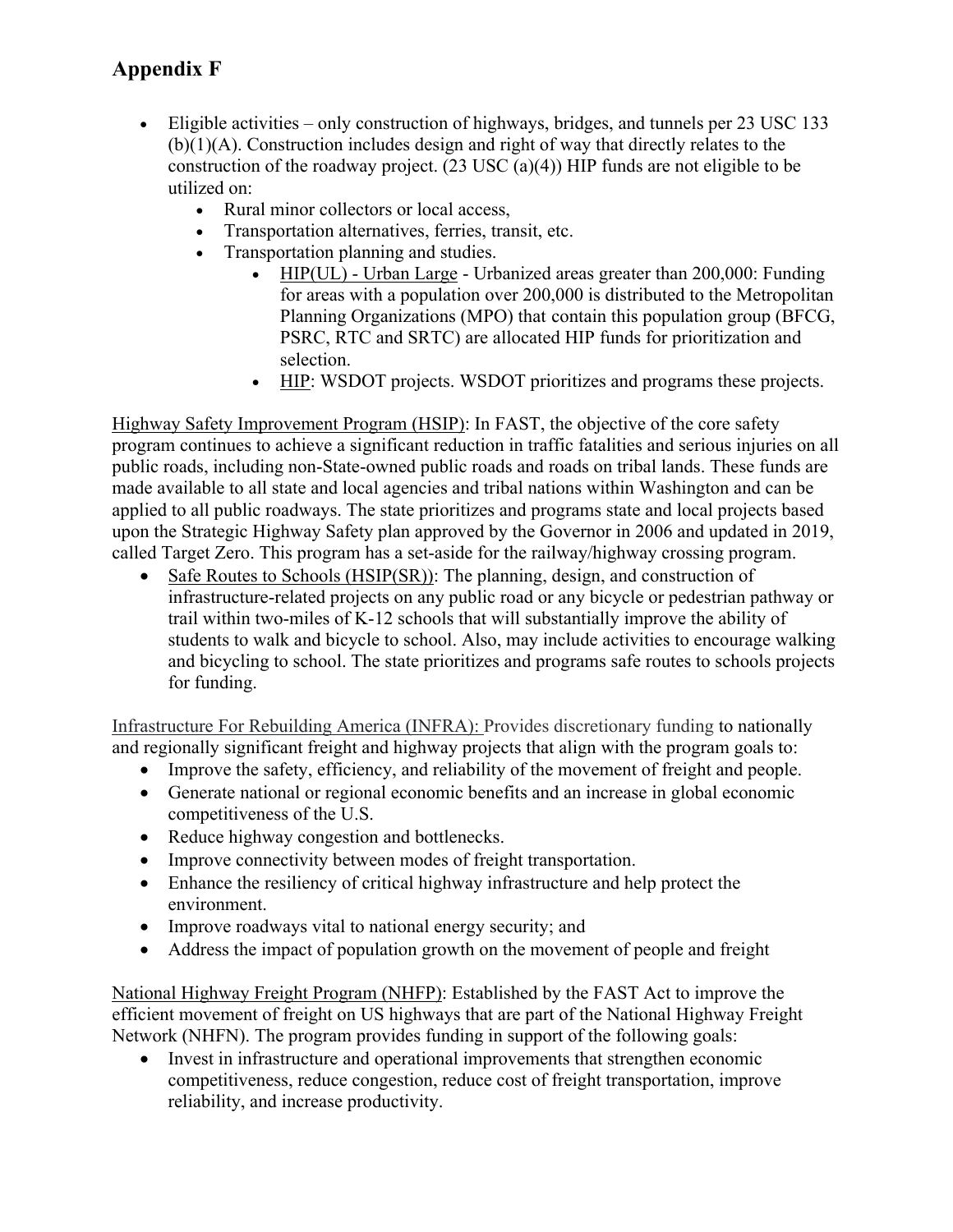- Improve the safety, security, efficiency, and resiliency of freight transportation in rural and urban areas.
- Improve the state of good repair of the NHFN.
- Using advanced technology and innovation, improve NHFN safety, efficiency, and reliability.
- Improve efficiency and productivity of the NHFN.
- Improve state flexibility to support multi-state corridor planning and address highway freight connectivity.
- Reduce environmental impacts of freight movement on the NHFN.

National Highway Performance Program (NHPP): Provides support for the condition and performance of the National Highway System (NHS), for the construction of new facilities on the NHS, and to ensure that investments of Federal-aid funds in highway construction are directed to support progress toward the achievement of performance targets established in a State's asset management plan for the NHS. Provides funding for projects including: construction, reconstruction, resurfacing, restoration, rehabilitation, and preservation of highways and bridges, including bridges on a non-NHS Federal-aid highway (If Interstate System and NHS Bridge Condition provision requirements are satisfied), or operational improvement of segments of the National Highway System. The enhanced National Highway System (NHS) is composed of rural and urban roads serving major population centers, international border crossings, intermodal transportation facilities, and major travel destinations. It includes the Interstate System, all principal arterials (including some not previously designated as part of the NHS) and border crossings on those routes, highways that provide motor vehicle access between the NHS and major intermodal transportation facilities, and the network of highways important to U.S. strategic defense (STRAHNET) and its connectors to major military installations.

Surface Transportation Block Grant (STBG): This program provides flexible funding that may be used by WSDOT and localities for projects to preserve and improve the conditions and performance on any Federal-aid highway, bridge and tunnel projects on any public road, pedestrian and bicycle infrastructure, and transit capital projects, including intercity bus terminals. The STBG program includes sub-allocated funds based on population and flexible funds for use anywhere. STBG funds are divided into the following categories:

- Regional STBG (STBG(UL), STBG(US), STBG(R), etc.): MPOs and county lead agencies are allocated STBG funds for prioritization and selection. The allocations are based on population areas as follows:
	- STBG(UL) Urban Large Urbanized areas greater than 200,000
	- STBG(US) Urban Small Areas greater than 5,000 but no more than 200,000
	- $STBG(R) Rural Areas of 5,000 or less$
	- For use anywhere in the state
- WSDOT's STBG (STBG): A portion of the STBG funds that can be used anywhere, are for state highway system preservation and interstate reconstruction. WSDOT prioritizes and programs these projects.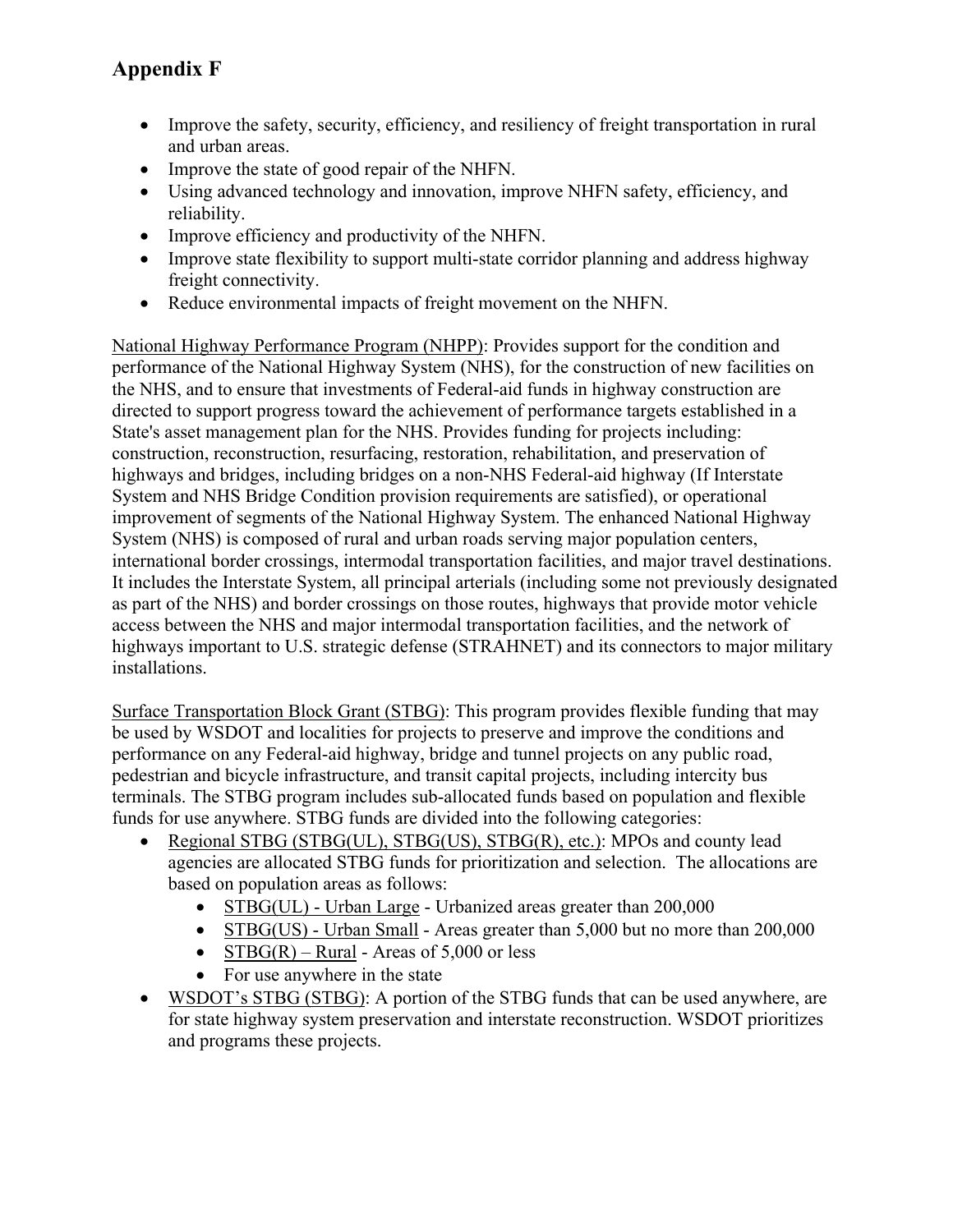Transportation Alternatives (TAP): This program is a set-aside of STBG funds. Provides funding for programs and projects defined as transportation alternatives, including on and off-road pedestrian and bicycle facilities, infrastructure projects for improving non-driver access to public transportation and enhanced mobility, community improvement activities, environmental mitigation, and safe routes to school projects. A set-aside for the Recreational Trails Program is provided. MPOs and RTPOs are allocated TAP funds for prioritization and selection. The allocations are based on population areas as follows:

- TAP(UL) Urban Large Urbanized areas greater than 200,000
- TAP(US) Urban Small Areas greater than 5,000 but no more than 200,000
- TAP $(R)$  Rural Areas of 5,000 or less
- For use anywhere in the state.
- Safe Routes to Schools (TAP(SR)): The planning, design, and construction of infrastructure-related projects on any public road or any bicycle or pedestrian pathway or trail within two-miles of K-12 schools that will substantially improve the ability of students to walk and bicycle to school. Also, may include activities to encourage walking and bicycling to school. The state prioritizes and programs safe routes to school projects for funding.

TIFIA - The Transportation Infrastructure Finance and Innovation Act (TIFIA) program provides Federal credit assistance in the form of direct loans, loan guarantees, and standby lines of credit to finance surface transportation projects of national and regional significance.

FTA Section 5307 – Urbanized Area Formula Grants: These funds are apportioned by a formula to each urbanized area, and are available for planning, capital, and operating assistance. Where they exist, the transportation management area (TMA) and the designated recipient determine the programming of these funds. WSDOT is the designated recipient for the Asotin, Bellingham, Bremerton, Longview, Marysville, Mount Vernon, Olympia, Walla Walla, Wenatchee, and Yakima urbanized areas. Job Access and Reverse Commute (JARC) program activities, which focused on providing services to low-income individuals to access jobs, are now eligible under the Urbanized Area Formula Program; this includes operating assistance with a 50 percent local match for job access and reverse commute activities. In addition, the urbanized area formula for distributing funds now includes the number of low-income individuals as a factor.

FTA Section 5307(h) – Passenger Ferry Grant Discretionary Program - provides competitive funding for projects that support passenger ferry systems in urbanized areas. These funds constitute a core investment in the enhancement and revitalization of public ferry systems in the Nation's urbanized areas. Funds are awarded based on factors such as the age and condition of existing ferryboats, terminals, and related infrastructure; benefits to riders, such as increased reliability; project readiness; and connectivity to other modes of transportation

FTA Section 5309 Capital Investment Grants: This discretionary program provides funding for fixed guideway investments such as new and expanded rapid rail, commuter rail, light rail, streetcars, bus rapid transit, and ferries, as well as corridor-based bus rapid transit investments that emulate the features of rail. There are four categories of eligible projects under the CIG program: New Starts, Small Starts, Core Capacity, and Programs of Interrelated Projects.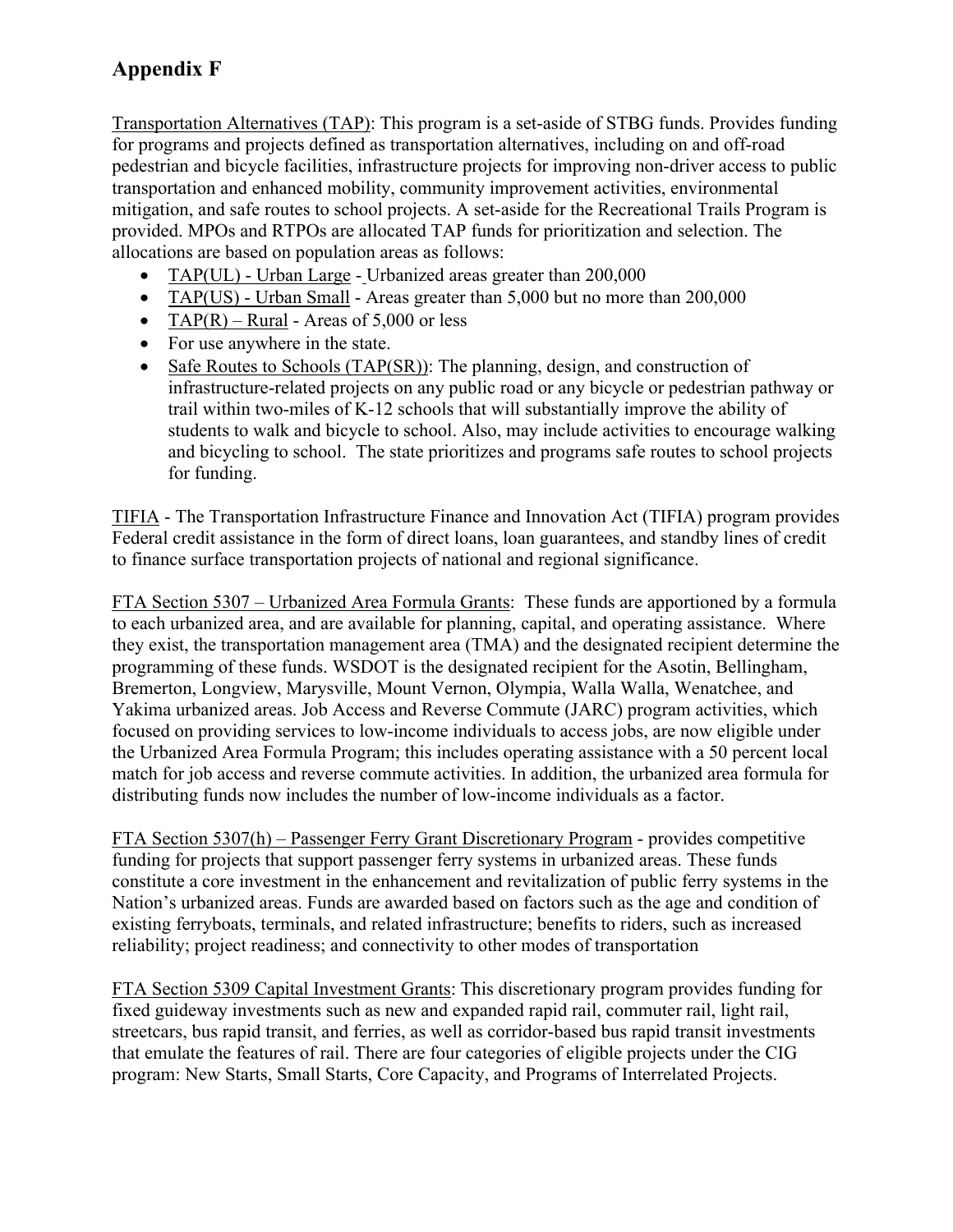FTA Section 5310 - Enhanced Mobility of Seniors and Individuals with Disabilities: This program is intended to enhance mobility for seniors and persons with disabilities by providing funds for programs to serve the special needs of transit-dependent populations beyond traditional public transportation services and Americans with Disabilities Act (ADA) complementary paratransit services. Projects selected for funding must be included in a locally developed, coordinated Public Transit-Human Service Transportation Plan, and included in the RTPO program in their respective area. WSDOT administers the small urban and rural funds through a competitive grant program and programs Section 5310 projects in a statewide grouping in the STIP. Funds apportioned to large urbanized areas are programmed by the respective MPO. In the case of the Seattle Urbanized area, WSDOT administers the funds on behalf of the Puget Sound Regional Council.

FTA Section 5311 – Rural Area Formula Grants: These formula funds are apportioned to each state, and eligible activities include planning, Rural Transit Assistance Program (RTAP), intercity bus programs, state administration, and both capital and operating assistance. WSDOT administers these funds through a competitive grant program serving the general public in rural areas of the state and programs all Section 5311 projects in a statewide grouping in the STIP. Job Access and Reverse Commute (JARC) program activities, which focused on providing services to low-income individuals to access jobs, are now eligible under the rural formula program. This includes operating assistance with a 50 percent local match for job access and reverse commute activities. In addition, the formula now includes the number of low-income individuals as a factor.

FTA Section 5312 - Mobility on Demand (MOD) Sandbox Program: Funds projects that promote innovative business models to deliver high quality, seamless and equitable mobility options for all travelers.

FTA Section 5337 - State of Good Repair: This program is dedicated to repairing and upgrading the nation's rail transit systems along with high-intensity motor bus systems that use highoccupancy vehicle lanes, including bus rapid transit (BRT). Projects are limited to replacement and rehabilitation, or capital projects required to maintain public transportation systems in a state of good repair. Under this law, grantees will be required to establish and use an asset management system to develop capital asset inventories and condition assessments, and report on the condition of their system as a whole.

FTA Section 5339 - Bus and Bus Facilities: This program provides funding through a statutory formula to replace, rehabilitate and purchase buses and related equipment and to construct busrelated facilities. Formula funds in large urbanized areas are programmed by the designated recipient. WSDOT suballocates the small urban formula funds to the small urban transit agencies who are responsible for programming the funding. WSDOT administers the statewide portion of the funds through a competitive process with priority given to projects serving rural areas. The statewide funds are programed by WSDOT in a statewide grouping in the STIP.

FTA Section 5339(b) – Bus and Bus Facilities Discretionary Program: Provides funding through a competitive allocation process to replace, rehabilitate and purchase buses and related equipment and to construct bus-related facilities. The competitive allocation provides funding for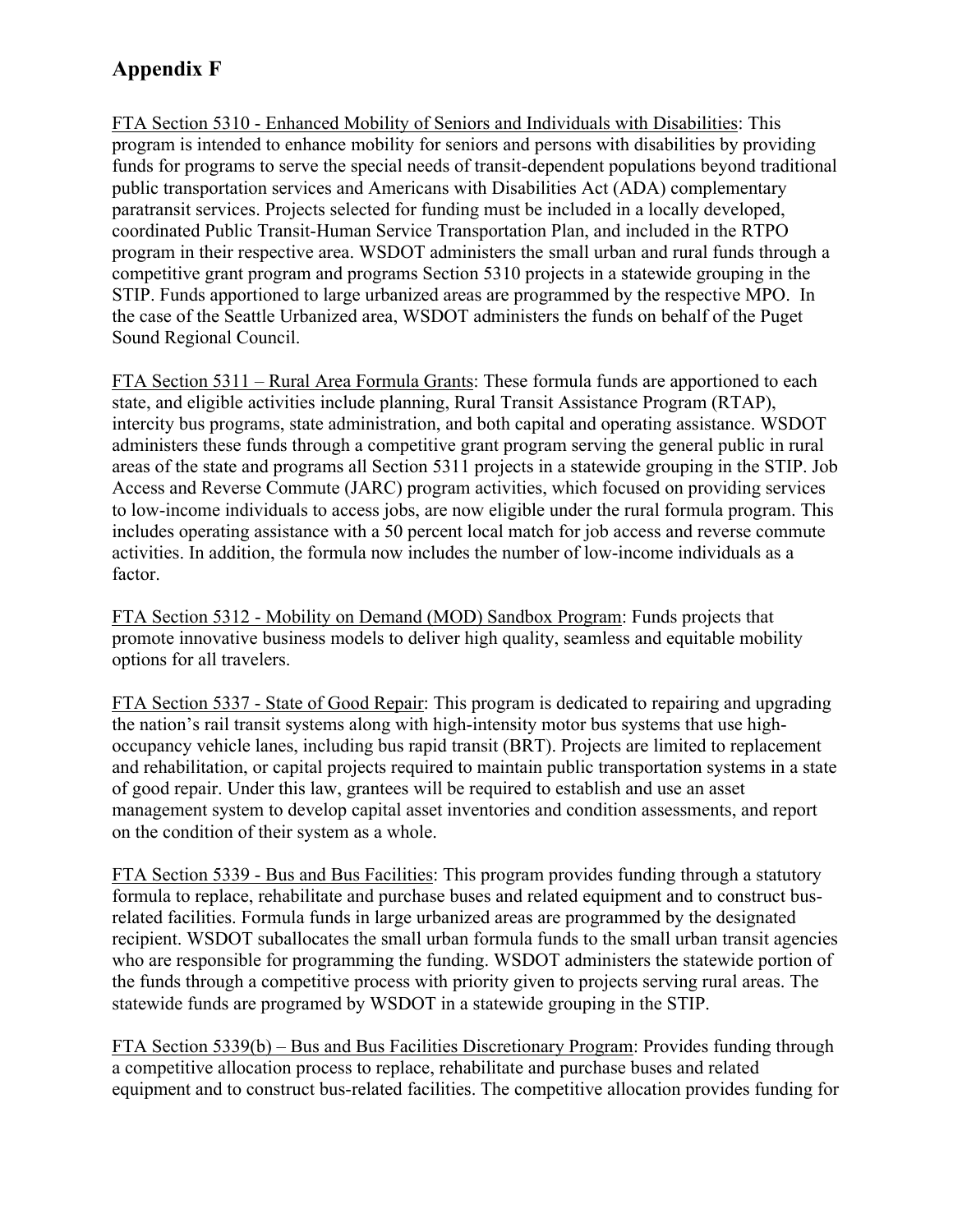major improvements to bus transit systems that would not be achievable through formula allocations. Funds are programmed by the recipient.

FTA Section 5339(c) – Low or No-Emission Vehicle Program: The Low or No Emission Competitive program provides funding to state and local governmental authorities for the purchase or lease of zero-emission and low-emission transit buses as well as acquisition, construction, and leasing of required supporting facilities. Under the FAST Act, \$55 million per year is available until fiscal year 2020. Funds are programmed by the recipient.

FTA Discretionary: Other discretionary/competitive FTA awards.

Federal Lands and Tribal Transportation Programs: FAST continues to acknowledge the importance of access to federal and tribal lands and creates a unified program for Federal lands transportation facilities, Federal lands access transportation facilities, and tribal transportation facilities.

- Tribal Transportation Program (TTP): Funds projects that improve access to and within Tribal lands. This program adds new set asides for tribal bridge projects and tribal safety projects. Maybe reflected in STIP as IRR.
- Federal Lands Transportation Program (WFL): Funds projects that improve access within the Federal estate, such as national forests and national recreation areas, on infrastructure owned by the Federal government. This program combines the former Park Roads and Refuge Roads programs and adds three new Federal land management agency (FLMA) partners.
- Federal Lands Access Program (WFL): Funds projects that improve access to the Federal estate on infrastructure owned by States and local governments. Replacing and expanding the Forest Highways program, projects providing access to any Federal lands are eligible for this new comprehensive program.

Department of Defense (DOD): Transportation projects are sometimes funded through Department of Defense rather than FHWA.

Community Development Block Grant (CDBG): CDBG program funds are primarily for low and moderate-income communities, to partially pay for projects advocating for the interests of a lowincome neighborhood, such as providing new street infrastructure and supporting neighborhood revitalization. These grants are awarded through Washington State Department of Commerce.

Discretionary: All other unidentified federal fund sources.

#### **State**

Washington State Department of Transportation (WSDOT): Funding provided by WSDOT to local agencies. These funds can be from the Transportation Budget, Public Transportations' Consolidated Grant Program, the Regional Mobility Program, or from other WSDOT administered state grant programs. (See below for Safe Routes to Schools (SRTS) and Pedestrian/Bike Program).